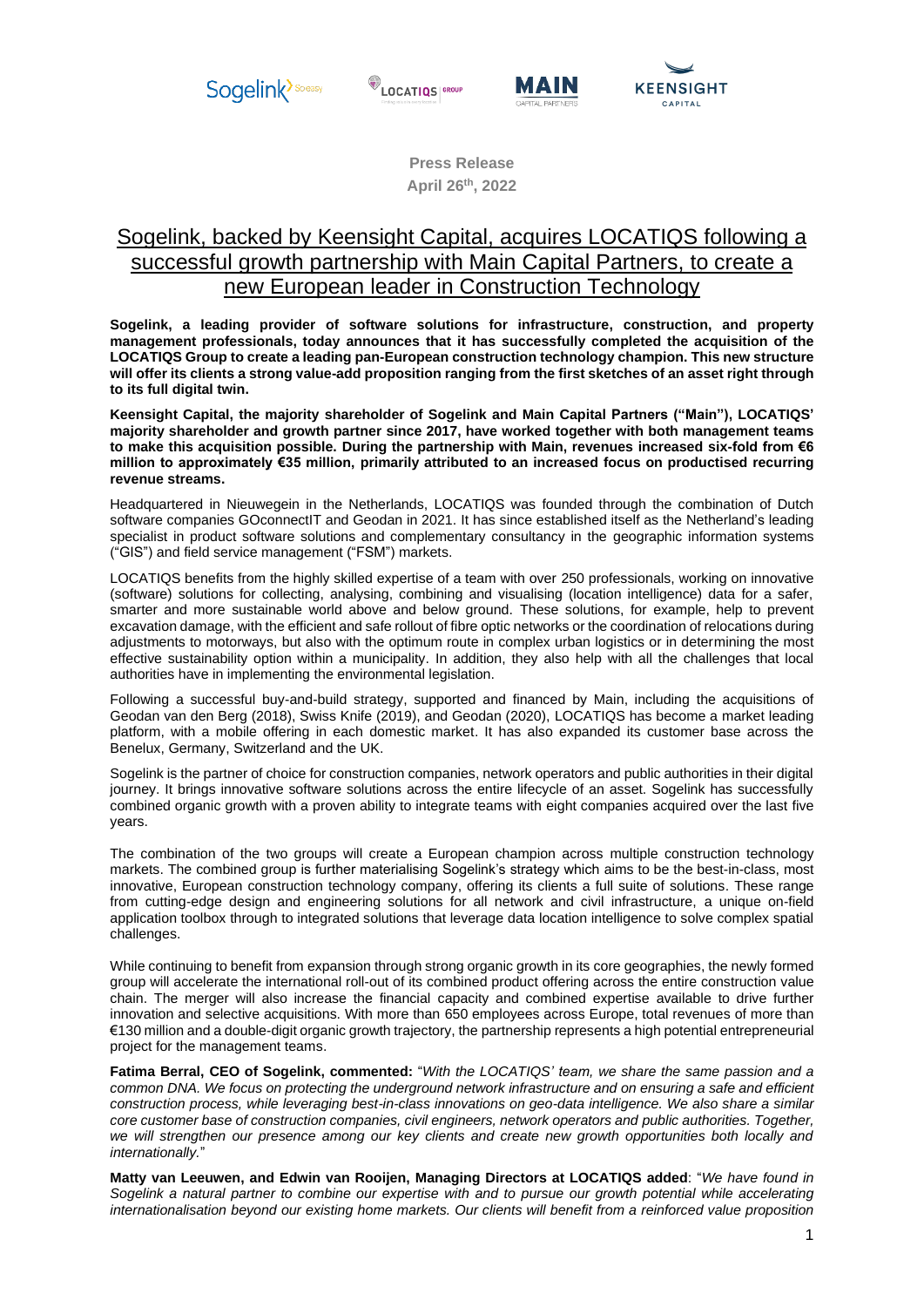







*through complementary and broader solutions across the construction value chain as well as through continuous technological development. We are very proud to be part of the same family and thank Main for its continued support and expertise over the recent years."*

**Jean-Michel Beghin, Managing Partner of Keensight Capital, continued:** *"Sogelink is taking an exciting step forward with the acquisition of LOCATIQS. At Keensight Capital, we identify growth-driving opportunities for the companies we invest in and take pride in contributing to the consolidation of the market through the creation of real success stories."* 

**Arjan Hannink, Partner at Keensight Capital, added:** *"We are very proud to have supported this process and firmly believe Sogelink is heading in the right direction to establishing its position as a true international leader in the construction technology market."* 

**Pieter van Bodegraven, Managing Partner Benelux at Main, concluded:** *"We are very proud of this successful partnership. The company has rolled out an excellent product-suite with an increasingly growing international customer base causing our international revenues to increase by over 50% year-on-year. We feel confident that in Sogelink we have found a great partner to support LOCATIQS during its next phase of international growth."*

#### **Notes to the Editor:**

#### **Sogelink hiips://www.sogelink.com**

Sogelink (born from the merger between Sogelink and Geodesial Group in 2021) is a pure software, cloud and mobile solutions provider for the construction sector and has driven the digitalization of its ecosystem over two decades. Sogelink aims to make construction simple for everyone and everywhere. They support every stakeholder (e.g. civil engineers, land surveyors, contractors, network owners, engineering design offices and public authorities) involved in the infrastructure, building sites and urban resource management ecosystems, offering an innovative and efficient approach to digital transition, building information and city information modelling. Sogelink is the undisputed leader of the Construction Tech market in France serving over 34,000 clients and 138,000 users ensuring continuity of data from field to office, across the entire value chain.

**------------------------------------------------------------**

**------------------------------------------------------------** 

#### **LOCATIQS**

**hiips://www.goconnectit.nl/goconnectit/locatiqs**

LOCATIQS, established in 2021 as the combination of GOconnectIT and Geodan, provides GIS & FSM software products and services that help policymakers and operators navigate and comply with (legislative) spatial rules and challenges. LOCATIQS employs almost 250 people who together serve more than 1,800 customers across the Benelux, DACH and UK regions. Customers range from central and local governments to network operators, construction companies, and logistical providers.

**Keensight Capital www.keensightcapital.com**

Keensight Capital, one of the leading European Growth Buyout firms, is committed to supporting entrepreneurs as they implement their growth strategies. For 20 years, Keensight Capital's team of seasoned professionals has leveraged their knowledge of investment and growth industries to invest for the long term in profitable companies with high growth potential and revenues in the range of €10 million to €400 million. Drawing on its expertise in the Technology and Healthcare sectors, Keensight identifies the best investment opportunities in Europe and works closely with management teams to develop and achieve their strategic vision. Keensight Capital's success has earned it a Gold Award from the Private Equity Exchange & Awards each year for the last five consecutive years, and in particular, the Best European Growth Private Equity Fund.

## **Media contacts**

**Keensight Capital**  Tim Lee - tlee@keensightcapital.com - +44 7785 345 250

**Citigate Dewe Rogerson**  Yoann Besse - yoann.besse@citigatedewerogerson.com - +33 6 63 03 84 91